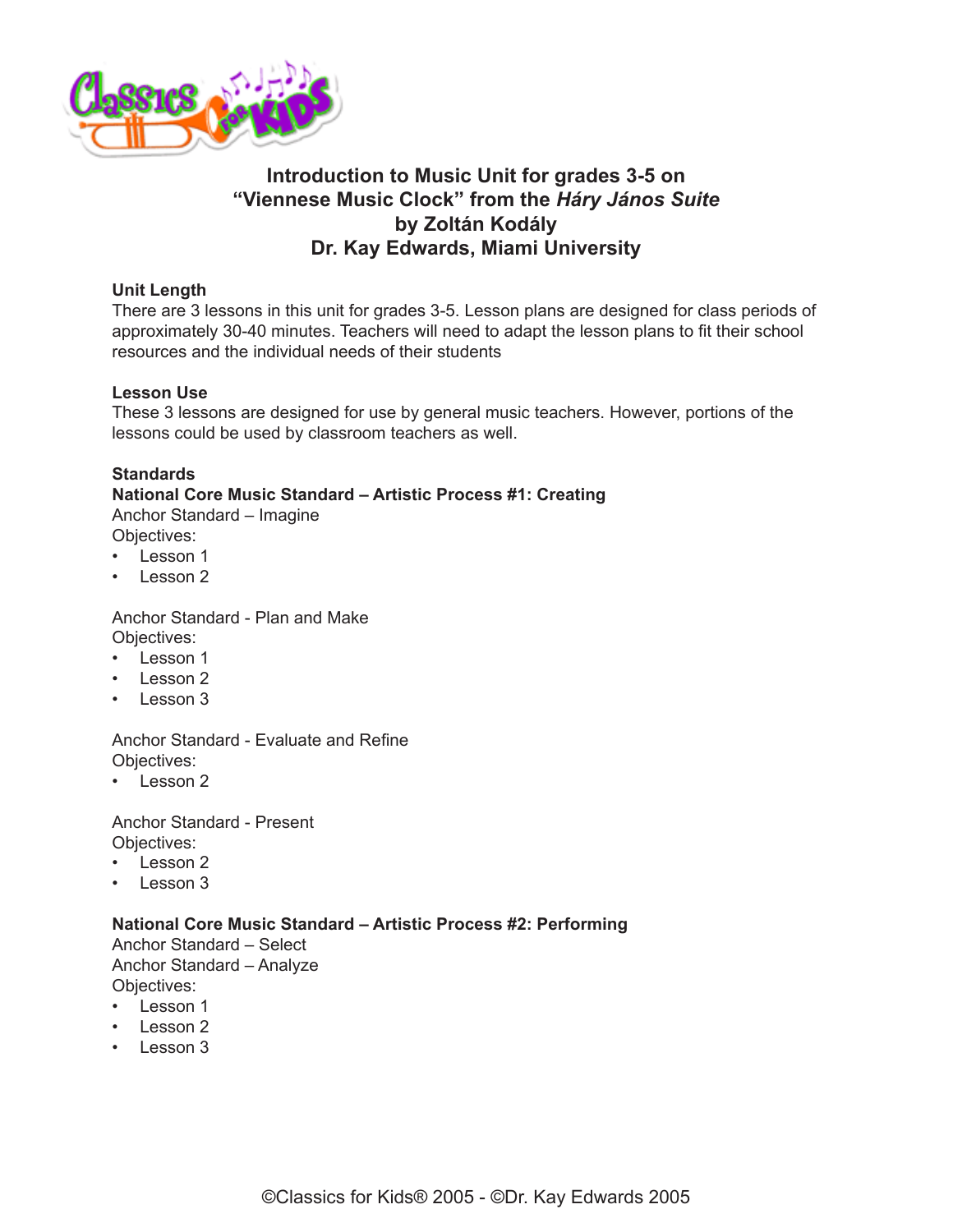

Anchor Standard – Interpret Objectives:

• Lesson 3

Anchor Standard - Rehearse, Evaluate, and Refine Objectives:

• Lesson 3

Anchor Standard – Present Objectives:

• Lesson 1

## **National Core Music Standard – Artistic Process #3: Responding**

Anchor Standard – Select Anchor Standard – Analyze Objectives:

• Lesson 1

Anchor Standard – Interpret Anchor Standard – Evaluate

## **National Core Music Standard – Artistic Process #4: Connecting**

Anchor Standard - Connect #10 Objectives:

• Lesson 3

Anchor Standard - Connect #11 Objectives:

• Lesson 3

[The Ohio Standards for Music](http://education.ohio.gov/Topics/Learning-in-Ohio/Fine-Arts) are indicated on each lesson also. Music teachers in other states can easily match their standards to those in this unit. The 3 lessons combined address all 5 of the Ohio Content Standards.

#### **Multiple Intelligences**

These lessons facilitate musical, bodily-kinesthetic, and interpersonal intelligence, 3 of the 7 intelligences originally identified by Howard Gardner.

#### **Overview**

Music Concepts and Objectives/Outcomes are indicated on each lesson. Over the 3 lessons, the Concept Areas of Rhythm, Melody, Form, and Timbre are used. Skills developed over the 3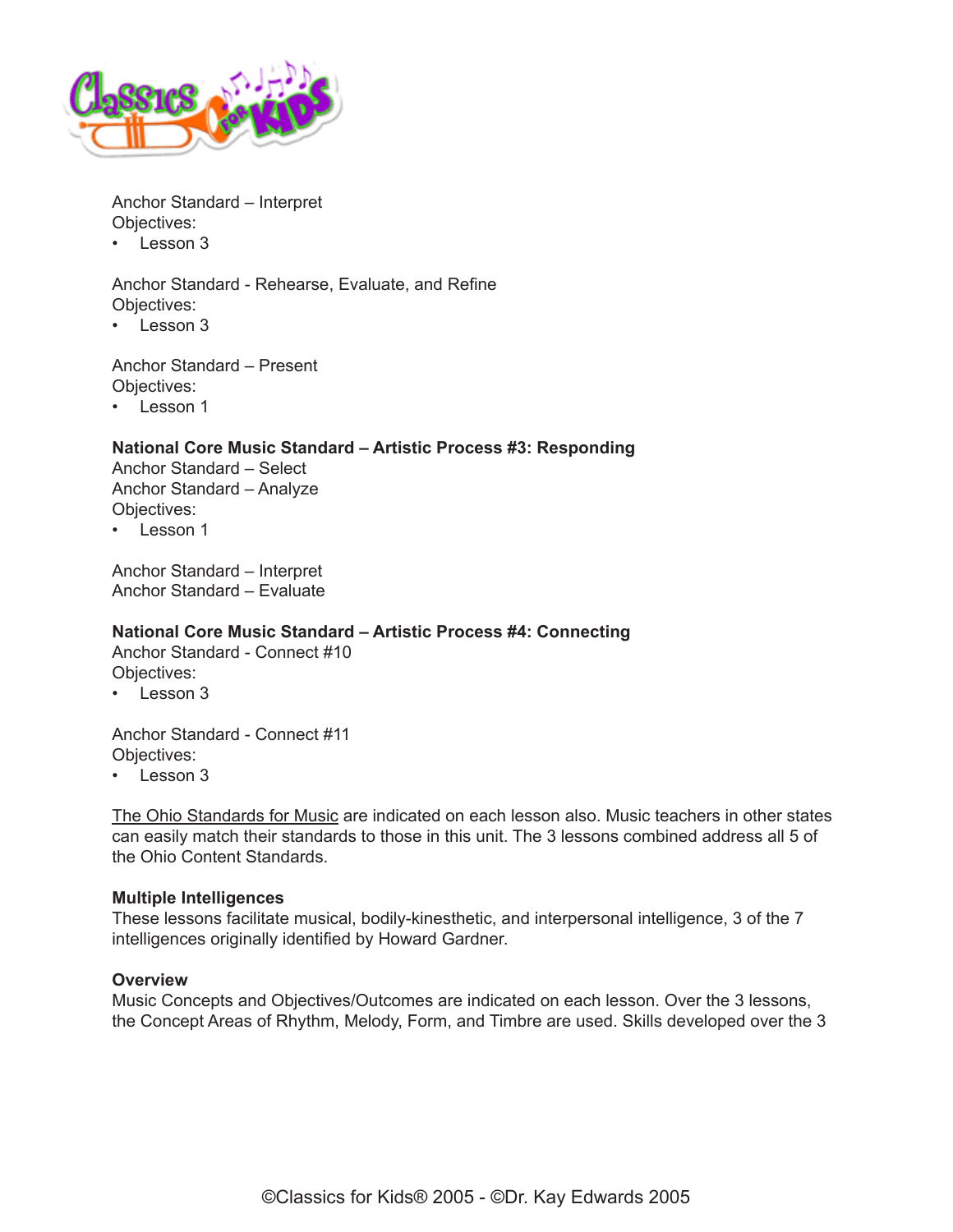

lessons are Singing, Moving, Listening, Playing Instruments, and Creating (including Reading and Writing music). Lesson #1: [Rondo Form](http://www.classicsforkids.com/downloads/kodaly/Kodaly_LessonPlans3-5_part1.pdf) Lesson #2: [Rondo Form and Composition](http://www.classicsforkids.com/downloads/kodaly/Kodaly_LessonPlans3-5_part2.pdf) Lesson #3: [History and Machines](http://www.classicsforkids.com/downloads/kodaly/Kodaly_LessonPlans3-5_part3.pdf)

## **Prior Knowledge**

No prior knowledge on the part of the student is needed, although it is helpful to have had experience keeping a steady beat, using Curwen hand signs to indicate Sol–Mi–La–Re–Do and low Sol, using quarter, eighth, half, dotted quarter, and/or sixteenth notes in 2/4 or 4/4 meter, identifying different sections of a piece through listening, and playing non-pitched and pitched percussion instruments. Experience moving throughout the room to music as well as working in small groups is also helpful for sections of the lessons, with established guidelines for such activities.

#### **Materials and Equipment**

Each lesson indicates the required materials and equipment. Whenever playing a recording, it is important to have a high-quality sound system and use a high-quality recording. The [Classics for](https://secure2.convio.net/cpr/site/Ecommerce/1029952731?VIEW_PRODUCT=true&product_id=1080&store_id=1101)  [Kids CD](https://secure2.convio.net/cpr/site/Ecommerce/1029952731?VIEW_PRODUCT=true&product_id=1080&store_id=1101) or [website](http://www.classicsforkids.com) can be very helpful in this regard!

#### **Instructional Plans (Lesson Plans)**

Each lesson plan has been designed specifically for the grade 3-5 age group, although music teachers may have to adapt portions of each plan. The plans have been "teacher-tested" and are easy-to-follow, set up in a format similar to many music series textbooks. Step-by-step guidelines are given under the "Sequence" portion of each lesson.

#### **Supplementary Materials**

Some lessons include teacher resource materials. By clicking on the highlighted, underlined link at that point of the lesson plan, you can read the handout with Adobe Acrobat Reader and print it out for use in your classroom. You may wish to make an overhead transparency in addition to student copies.

#### **Assessment/Evaluation**

Assessment strategies are included with each lesson. For grades 3-5, simple guidelines are included from which to develop criteria and rubrics tied to the specific objective/outcome of each lesson. Teachers may find it helpful to collect assessment on individual students over longer periods of time, assessing perhaps 8 students during each class or whatever is practical to maximize instructional time for children to be actively involved.

#### **Extensions**

Each lesson includes strategies for extending the lesson either that same day or on a separate day. Teachers may devise their own lesson extensions as they take advantage of the "teachable moments" that occur in their classrooms!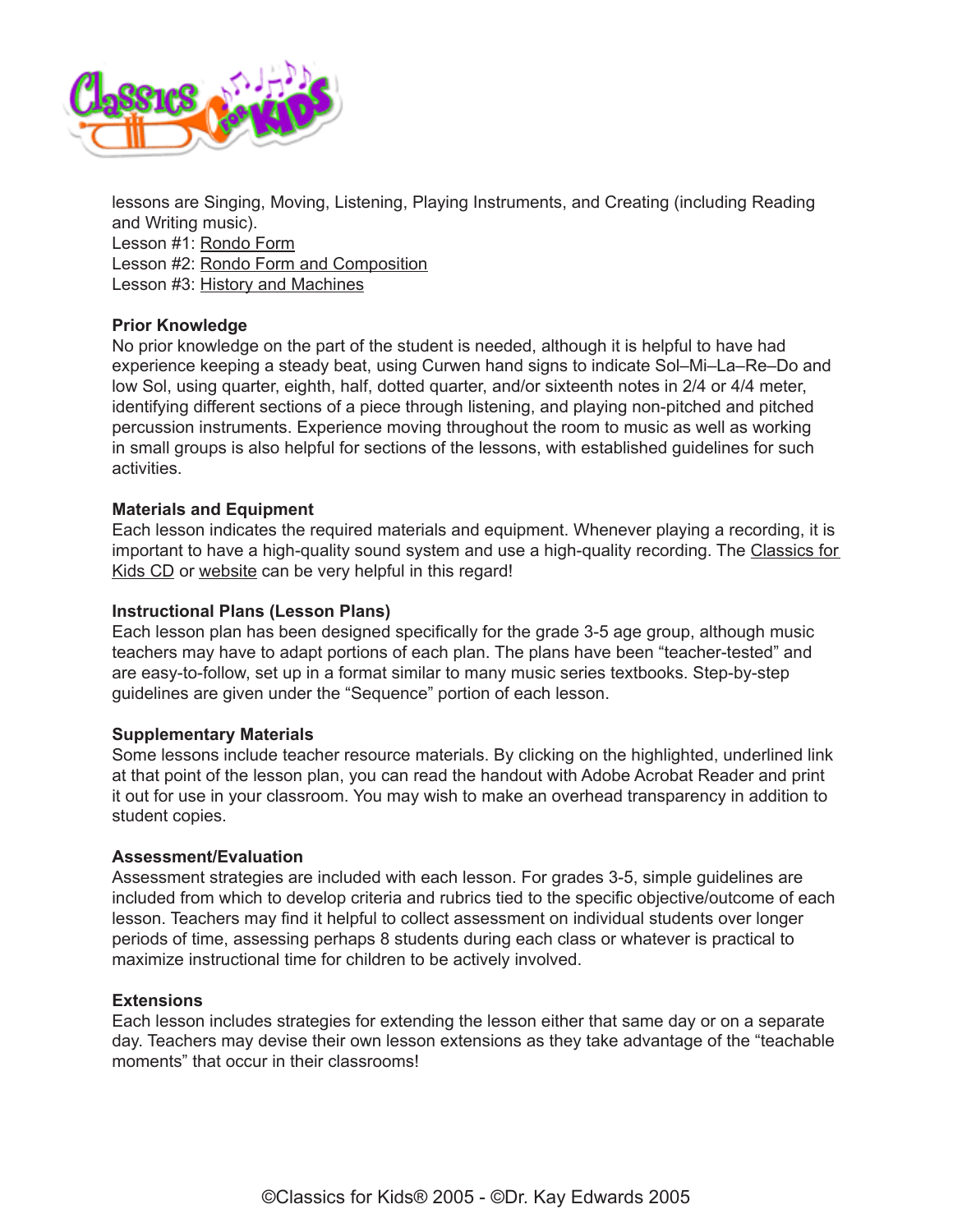

**FORM (Rondo) MOVING, LISTENING grades 3–5**

## **Lesson Plan #1: Rondo Form**

#### **Standards**

## **National Core Music Standard – Artistic Process #1: Creating**

Anchor Standard – Imagine

Objectives:

- MU:Cr1.1.3b Generate musical ideas (such as rhythms and melodies) within a given tonality and/or meter. (extension)
- MU:Cr1.1.4b Generate musical ideas (such as rhythms, melodies, and simple accompaniment patterns) within related tonalities (such as major and minor) and meters. (extension)
- MU:Cr1.1.5b Generate musical ideas (such as rhythms, melodies, and accompaniment patterns) within specific related tonalities, meters, and simple chord changes. (extension)

# Anchor Standard - Plan and Make

Objectives:

- MU:Cr2.1.3b Use standard and/or iconic notation and/or recording technology to document personal rhythmic and melodic musical ideas. (extension)
- MU:Cr2.1.4b Use standard and/or iconic notation and/or recording technology to document personal rhythmic, melodic, and simple harmonic musical ideas. (extension)
- MU:Cr2.1.5b Use standard and/or iconic notation and/or recording technology to document personal rhythmic, melodic, and two-chord harmonic musical ideas. (extension)

Anchor Standard - Evaluate and Refine Anchor Standard - Present

## **National Core Music Standard – Artistic Process #2: Performing**

Anchor Standard – Select Anchor Standard – Analyze Objectives:

- MU:Pr4.2.3a Demonstrate understanding of the structure in music selected for performance.
- MU:Pr4.2.4a Demonstrate understanding of the structure and the elements of music (such as rhythm, pitch, and form) in music selected for performance.
- MU:Pr4.2.5a Demonstrate understanding of the structure and the elements of music (such as rhythm, pitch, form, and harmony) in music selected for performance.

Anchor Standard – Interpret Anchor Standard - Rehearse, Evaluate, and Refine Anchor Standard – Present Objectives: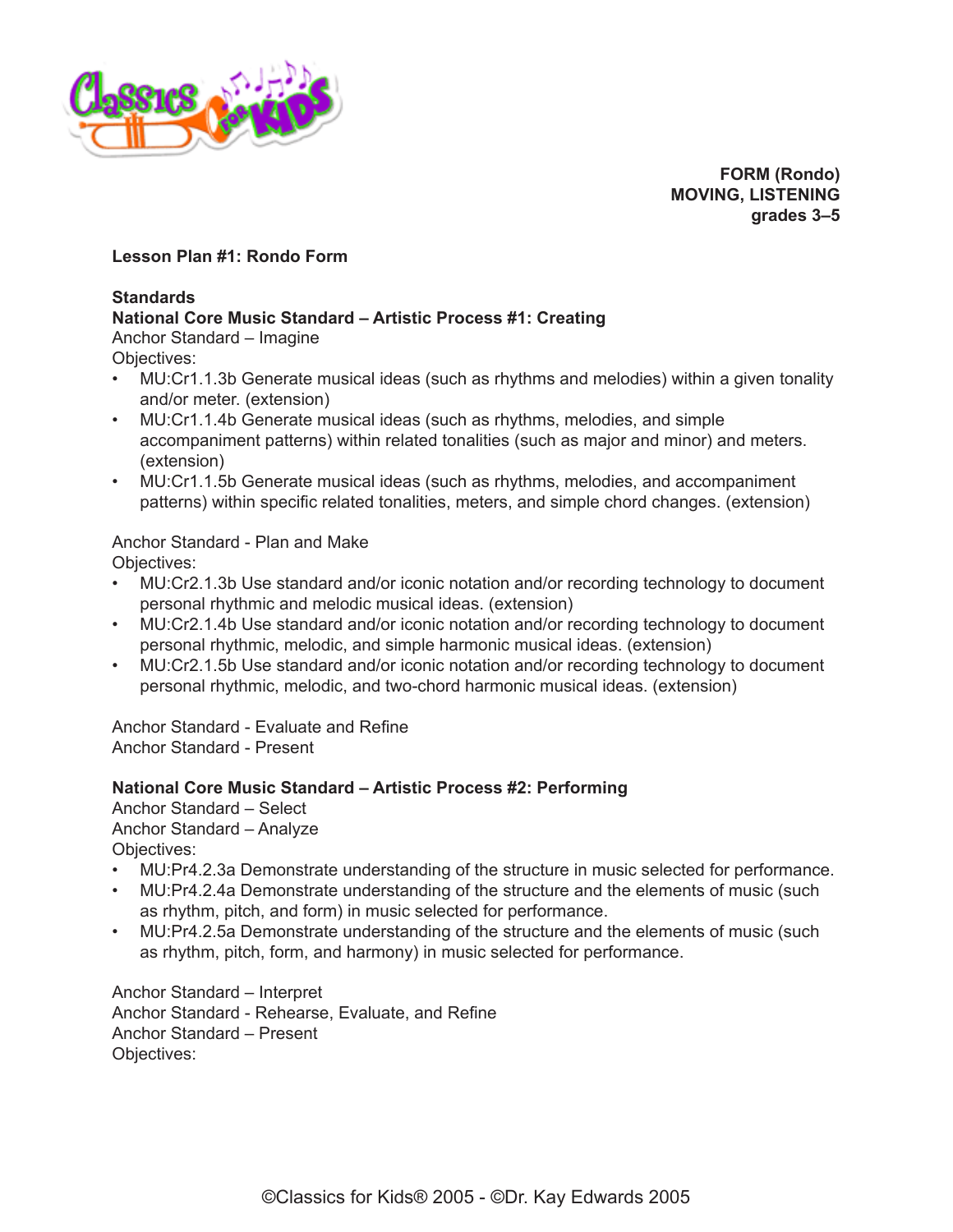

- MU:Pr6.1.3a Perform music with expression and technical accuracy.
- MU:Pr6.1.4a Perform music, alone or with others, with expression and technical accuracy, and appropriate interpretation.
- MU:Pr6.1.5a Perform music, alone or with others, with expression, technical accuracy, and appropriate interpretation.

## **National Core Music Standard – Artistic Process #3: Responding**

Anchor Standard – Select Anchor Standard – Analyze Objectives:

- MU:Re7.2.3a Demonstrate and describe how a response to music can be informed by the structure, the use of the elements of music, and context (such as personal and social).
- MU:Re7.2.4a Demonstrate and explain how responses to music are informed by the structure, the use of the elements of music, and context (such as social and cultural
- MU:Re7.2.5a Demonstrate and explain, citing evidence, how responses to music are informed by the structure, the use of the elements of music, and context (such as social, cultural, and historical).

Anchor Standard – Interpret Anchor Standard – Evaluate

#### **National Core Music Standard – Artistic Process #4: Connecting**

Anchor Standard - Connect #10 Anchor Standard - Connect #11

#### **Ohio Standards:**

- Historical, Cultural and Social Contexts. (Identify and demonstrate rondo form; identify, listen and respond to music of different composers.)
- Analyzing and Responding. (Identify and respond to simple music forms (e.g., rondo); identify how elements of music communicate ideas or moods; identify terms related to form (e.g., introduction, coda).
- Valuing Music/Aesthetic Reflection. (Respond physically, emotionally and/or intellectually to a variety of age-appropriate music; demonstrate how music communicates meaning of text, feelings and moods or images; develop criteria for reflecting on their performance and the performance of others; discuss and evaluate individual and group music performance.)

**Multiple Intelligences:** Musical, Bodily-Kinesthetic, Interpersonal

**Concept:** Music can have a specific form. "Rondo form" is usually A-B-A-C-A.

**Objective/Outcome:** Students will listen and respond with movement to a selection in rondo form. Students will be familiar with a specific piece of programmatic classical music.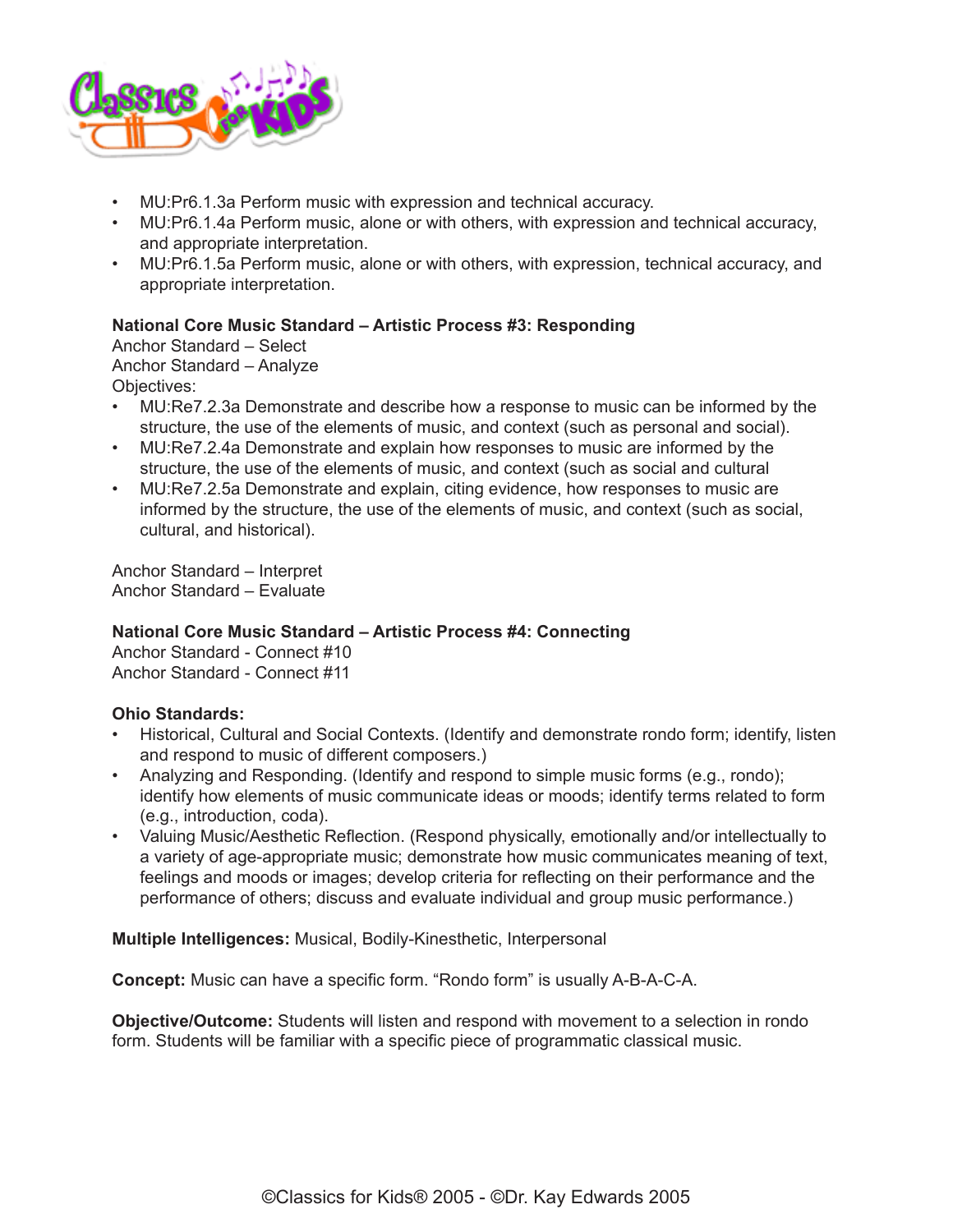

#### **Materials:**

- recording of "Viennese Musical Clock" from the Háry János Suite by Zoltán Kodály (available on the [Classics for Kids CD](https://secure2.convio.net/cpr/site/Ecommerce/1029952731?VIEW_PRODUCT=true&product_id=1080&store_id=1101) or the [Classics for Kids website\)](http://www.classicsforkids.com/composers/composer_profile.php?id=41)
- [teacher resource for diagramming form](http://www.classicsforkids.com/downloads/kodaly/TchResourceDiagrammingForm.pdf) or other visual aids of various shapes labeled "A," B," "C," "D," "introduction," and "coda" as student packets in clear plastic baggies; 4 "A's" are needed

## **Sequence:**

1. Tell students that you have special music about a large mechanical clock in Vienna. (If possible, show a photograph of such a clock.) Have students find Vienna on a world map or name the country that Vienna is in (Austria) and tell them the title of the composition. Ask students to describe ways a composer might depict a large clock with music (steady pulse for ticking, use of chimes or bells).

2. [Play the introduction and the "A" section of the recording](http://classicsforkids.com/music/hearthemusic.php?id=34) and lead the class in "cross-countryskiing" motions with their arms to the steady beat. Stop the recording after the end of the first "A" section. Discuss whether the composer, Zoltán Kodály, depicted a clock musically in ways the students expected or not.

3. Explain that the students will use the "cross-country skiing" with their arms and legs while moving around the room to the "A" section each time it occurs in the music, but then they will stop and get to create their own movements while standing in place, wherever they end up, for each new section. Each new section will need a brand new movement. Give students a few seconds to think of what movements they might make in place when a new section is heard. Form a circle facing clockwise (grade 3) or have students find a starting place scattered around the room if space permits (grades 4 and 5). Remind students about your rules or expectations regarding movement in the classroom.

4. Play the [recording of "Viennese Musical Clock"](http://classicsforkids.com/music/hearthemusic.php?id=34) as students use locomotor movement to each "A" section and non-locomotor movement to each different section. [Note to teacher: The complete form is Introduction–A–B–A–C–A–D–A–

Coda. If you wish, use a hand drum or woodblock to signal the beginning of each section.] Times for each section using [Classics for Kids CD](https://secure2.convio.net/cpr/site/Ecommerce/1029952731?VIEW_PRODUCT=true&product_id=1080&store_id=1101) or [website;](http://www.classicsforkids.com/composers/composer_profile.php?id=41) may vary slightly with different recordings.

| Introduction: | 0:01-08       |
|---------------|---------------|
| A             | $0:09-24$     |
| B             | $0:24-38$     |
| A             | $0:38-53$     |
| C.            | $0:53 - 1:11$ |
| A             | $1:11 - 1:26$ |
| D             | $1:26 - 1:41$ |
| A             | 1:41-1:55     |
| Coda:         | $1:55 - 2:03$ |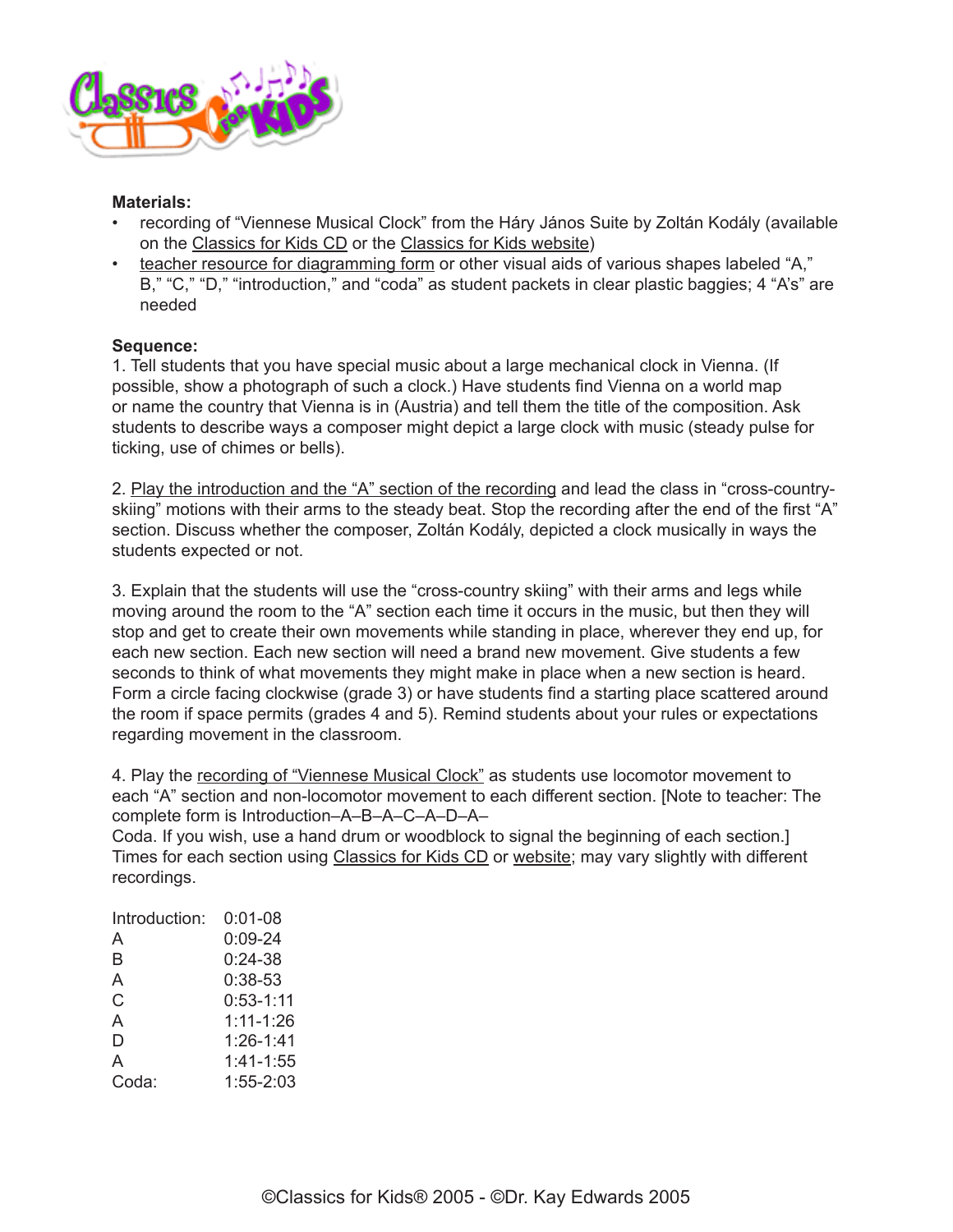

5. Have students sit facing your board and ask them to describe the sections of the music with letters, using "A" each time it returns and subsequent letters for each different section. You might use cards for each section, or supply each student with a pack of "form cards/shapes" in plastic baggies to map out or diagram the music's form (see [teacher resource for diagramming form](http://www.classicsforkids.com/downloads/kodaly/TchResourceDiagrammingForm.pdf)). Have students check their answer by [listening to the recording again](http://classicsforkids.com/music/hearthemusic.php?id=34).

6. Explain that this form is called rondo, and that a common type of rondo form can be just A–B–A–C–A. Ask students to describe how the rondo form in "The Viennese Musical Clock" is different. (It is longer–an extended rondo–with a D section, and has both an introduction and a coda; explain the terms introduction and coda.)

## **Closure/Questions:**

What form did we learn about today? (rondo) What is a common type of rondo form? (A–B–A–C–A) What was the name of the piece we listened to, moved to, and analyzed today? ("Viennese Musical Clock")

#### **Assessment/Evaluation:**

Have students think of a word pattern in standard rondo form as "passwords" to leave your classroom (for example, "pizza–burger–pizza–hotdog–pizza"); use this as an assessment tool by noting students who have difficulty with this task. Also, throughout the lesson check for understanding and demonstration of steady beat and form, noting whether individual students were able to do so successfully

#### **Extensions:**

Have students create rondo form compositions in small groups by writing notation using note values or patterns listed on the board, then performing, using body percussion or non-pitched percussion instruments. Use student-set criteria to evaluate and involve the class in respectful, constructive assessment and comments.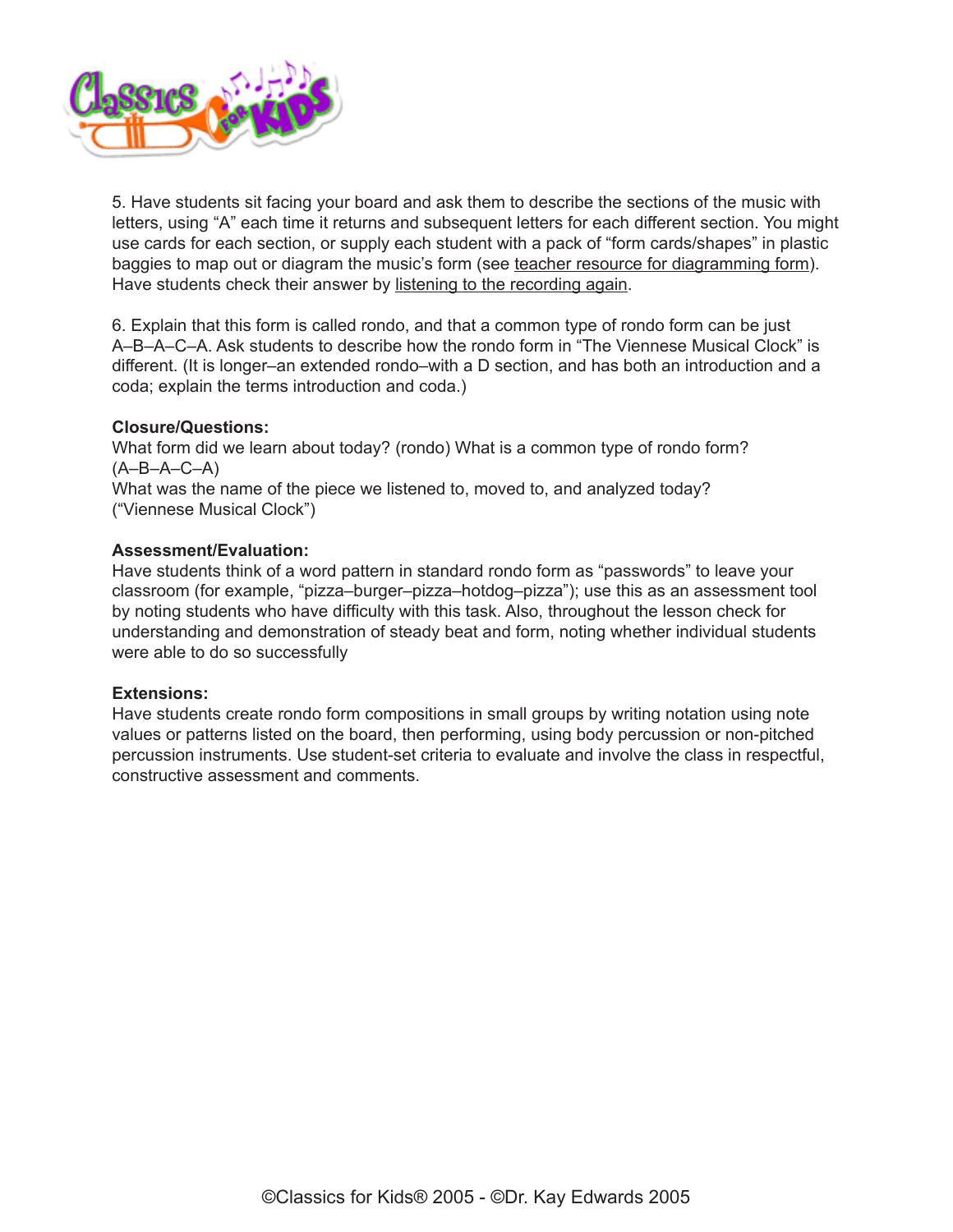

## **RHYTHM (Beat; Tempo) MOVING; LISTENING; DESCRIBING; CREATING; RELATING**

grades 3-5 **Lesson #2: Sing and Play the Theme**

## **Standards**

## **National Core Music Standard – Artistic Process #1: Creating**

Anchor Standard – Imagine

Objectives:

○MU:Cr1.1.3b Generate musical ideas (such as rhythms and melodies) within a given tonality and/or meter.

○MU:Cr1.1.4b Generate musical ideas (such as rhythms, melodies, and simple accompaniment patterns) within related tonalities (such as major and minor) and meters.

○ MU:Cr1.1.5b Generate musical ideas (such as rhythms, melodies, and accompaniment patterns) within specific related tonalities, meters, and simple chord changes.

Anchor Standard - Plan and Make

Objectives:

○MU:Cr2.1.3b Use standard and/or iconic notation and/or recording technology to document personal rhythmic and melodic musical ideas.

○MU:Cr2.1.4b Use standard and/or iconic notation and/or recording technology to document personal rhythmic, melodic, and simple harmonic musical ideas.

○MU:Cr2.1.5b Use standard and/or iconic notation and/or recording technology to document personal rhythmic, melodic, and two-chord harmonic musical ideas.

Anchor Standard - Evaluate and Refine

Objectives:

○MU:Cr3.1.3a Evaluate, refine, and document revisions to personal musical ideas, applying teacher-provided and collaboratively developed criteria and feedback.

○MU:Cr3.1.4a Evaluate, refine, and document revisions to personal music, applying teacher provided and collaboratively developed criteria and feedback to show improvement over time. ○MU:Cr3.1.5a Evaluate, refine, and document revisions to personal music, applying teacher provided and collaboratively developed criteria and feedback, and explain rationale for changes.

Anchor Standard - Present

Objectives:

○MU:Cr3.2.3a Present the final version of personal created music to others, and describe connection to expressive intent.

○ MU:Cr3.2.4a Present the final version of personal created music to others, and explain connection to expressive intent.

○MU:Cr3.2.5a Present the final version of personal created music to others that demonstrates craftsmanship, and explain connection to expressive intent.

## **National Core Music Standard – Artistic Process #2: Performing**

Anchor Standard – Select Anchor Standard – Analyze Objectives: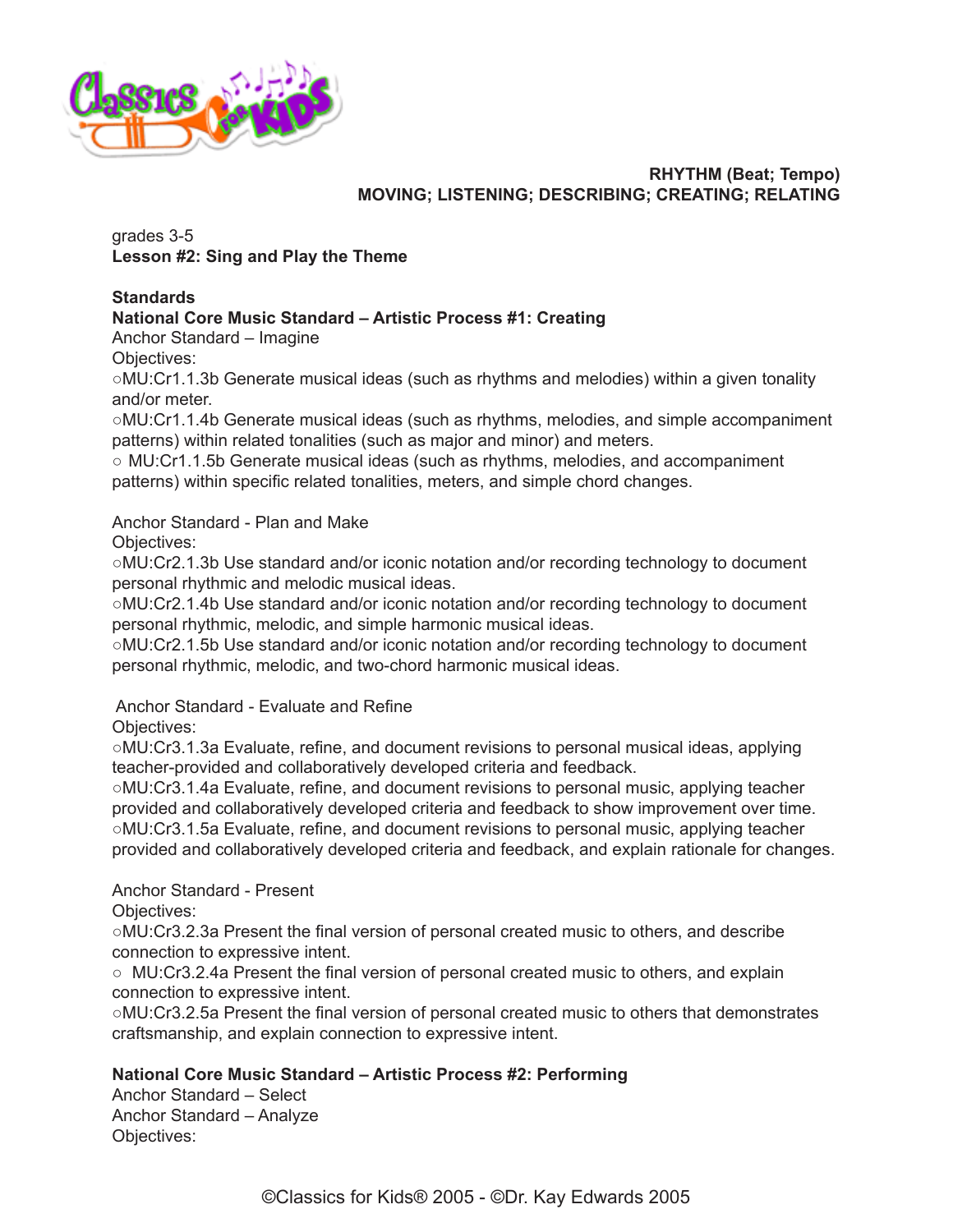

○MU:Pr4.2.3a Demonstrate understanding of the structure in music selected for performance. ○MU:Pr4.2.4a Demonstrate understanding of the structure and the elements of music (such as rhythm, pitch, and form) in music selected for performance.

○MU:Pr4.2.5a Demonstrate understanding of the structure and the elements of music (such as rhythm, pitch, form, and harmony) in music selected for performance.

Anchor Standard – Interpret Anchor Standard - Rehearse, Evaluate, and Refine Anchor Standard – Present

## **National Core Music Standard – Artistic Process #3: Responding**

Anchor Standard – Select Anchor Standard – Analyze Anchor Standard – Interpret Anchor Standard – Evaluate

**National Core Music Standard – Artistic Process #4: Connecting** Anchor Standard - Connect #10 Anchor Standard - Connect #11

**Ohio 2012 Standards: (Progress Points)**

- A. Demonstrate how musical elements communicate meaning and emotion by [playing, singing or] moving to music.
- B. Recognize the use of music for various purposes by performers and listeners in a variety of cultures.
- E. Use digital technology to listen to and study music recognizing instruments, voices, ensembles and musical forms.
- F. Form and express opinions about music they hear in [formal and] informal [live and] recorded performances.

## **Critical Thinking Skills (measurable verbs)**

Recognize/identify; describe/discuss/express; read; analyze; demonstrate/practice/use; apply

#### **Common Core Connections (language arts or math)**

vocabulary: *phrase; score; simultaneous; identical; similar; tempo* mathematics: *vertical; horizontal*

## **Conceptual Learning ("I can…" or "I demonstrated that music can…")**

*Music can be notated and sung or performed using different timbres or instruments.* 

## **Student Learning Objectives/Outcomes:**

*I* can sing the theme of "Promenade." I can count the rhythm with ta and ti-ti; I can demonstrate *the rhythm using body percussion. I can play the theme on unpitched percussion instruments, reading from a musical score. I can identify identical, similar, and different sections of the work.*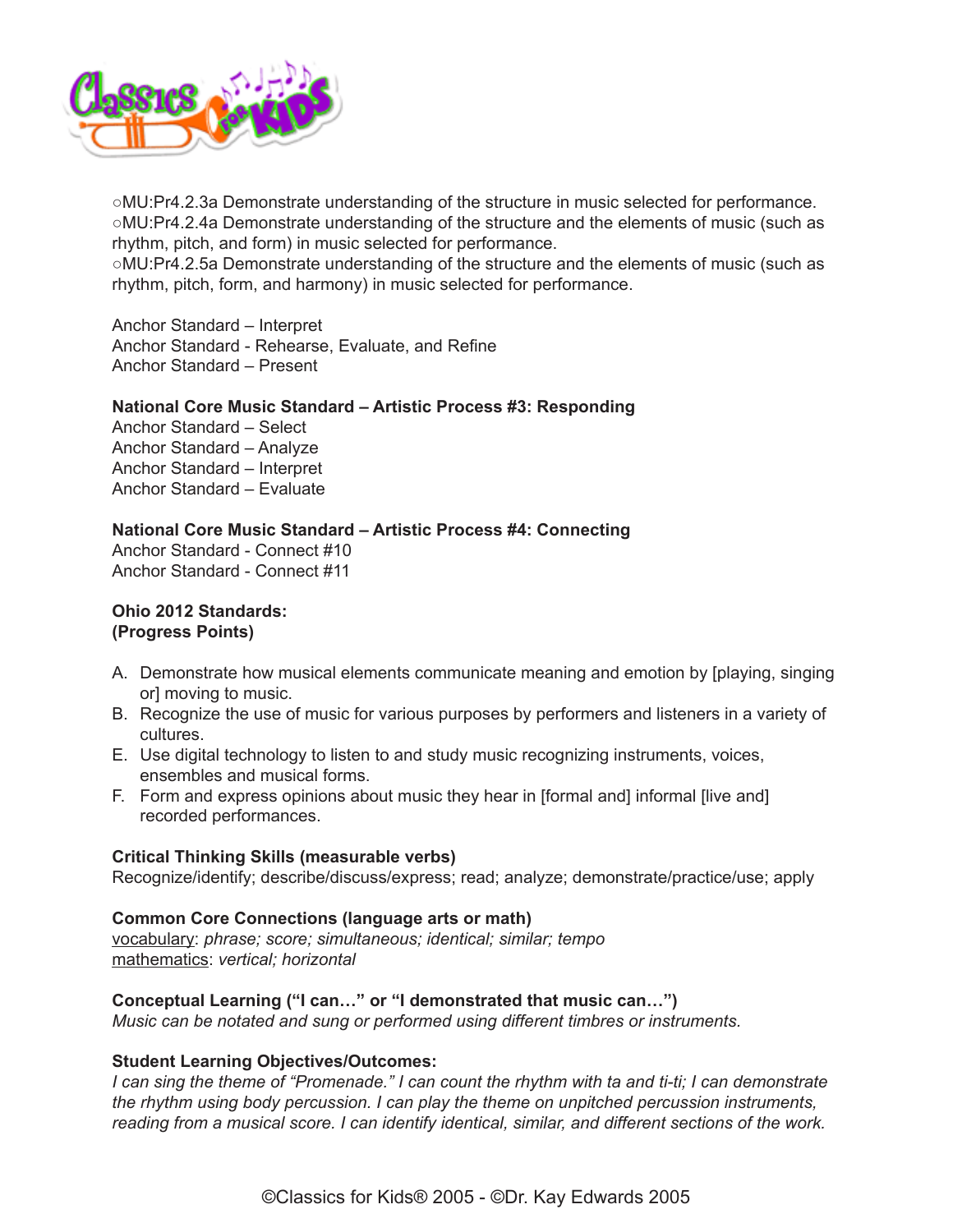

## **Materials:**

- [recording of "Promenade" from](http://www.classicsforkids.com/music/hearthemusic.php?id=14) *Pictures at an Exhibition* by Modest Mussorgsky
- hand drum for teacher
- ["Promenade" Body Percussion Score](http://www.classicsforkids.com/downloads/mussorgsky/Promenade_Body_Perc_Score_3-6.pdf)
- unpitched percussion instruments: hand drums, maracas, wood blocks, triangles

## **Sequence:**

- 1. Play the opening theme of the recording, from 0:00-0:10. Have students sing the theme of the "Promenade" on the neutral syllable "loo," (transposed to their singing range, beginning on the D above middle C). Ask students to tap the beat lightly while singing, and to count how many beats there are in the first phrase. (11) If desired, play a longer segment, indicating when to begin counting again, from **0:00–0:34**. (11 beats in each phrase)
- 2. Write 11 quarter notes or "ta's" on the board, representing the steady beat. Ask students to figure out which quarter notes need to be replaced with two eighth notes. Listen to the first two *phrases* of the recording again. (eighth notes occur on beats 4 and 6 of the 11-beat pattern) Clap the rhythm (gently).
- 3. Display the ["Promenade" Body Percussion Score](http://www.classicsforkids.com/downloads/mussorgsky/Promenade_Body_Perc_Score_3-6.pdf). Point out the levels of body percussion and go over what each line refers to; *patsch* is a German word meaning to pat your thighs (gently). "What do you notice about the types of body percussion and how they are notated in the *score*?" (they are organized from bottom to top, matching their location on the body, bottom to top) Explain that the entire 4-line score is read *vertically*, in addition to *horizontally*, from *left to right* (all 4 lines *simultaneously*); demonstrate how that is done, using the Visual. "How would you define a musical *score*?" (Detailed notation that indicates all the notes and which instruments play them, when they play them, and how they should play them. It is read both horizontally and vertically, left to right.)
- 4. Practice the body percussion score slowly: first, have students **say** the body percussion timbre while doing the motions; second, have students **whisper** the body percussion word, third, have them **think** it while doing the motions. Then, have them work gradually up to the approximate tempo in which the recording will be; then, have them perform the body percussion with the recording, but softly enough to still hear it.
- 5. Identify *identical* and *similar* phrases. Identify the instruments that play each section in the recording. State which percussion instruments will transfer to (be used for) which line of the score:

**Stamp: hand drums Patsch: maracas Clap: wood blocks Snap: triangles**

6. Perform the score with the unpitched percussion instruments, without using the recording. Practice it again at the tempo of the recording. Perform it with the recording, but softly enough to still hear it.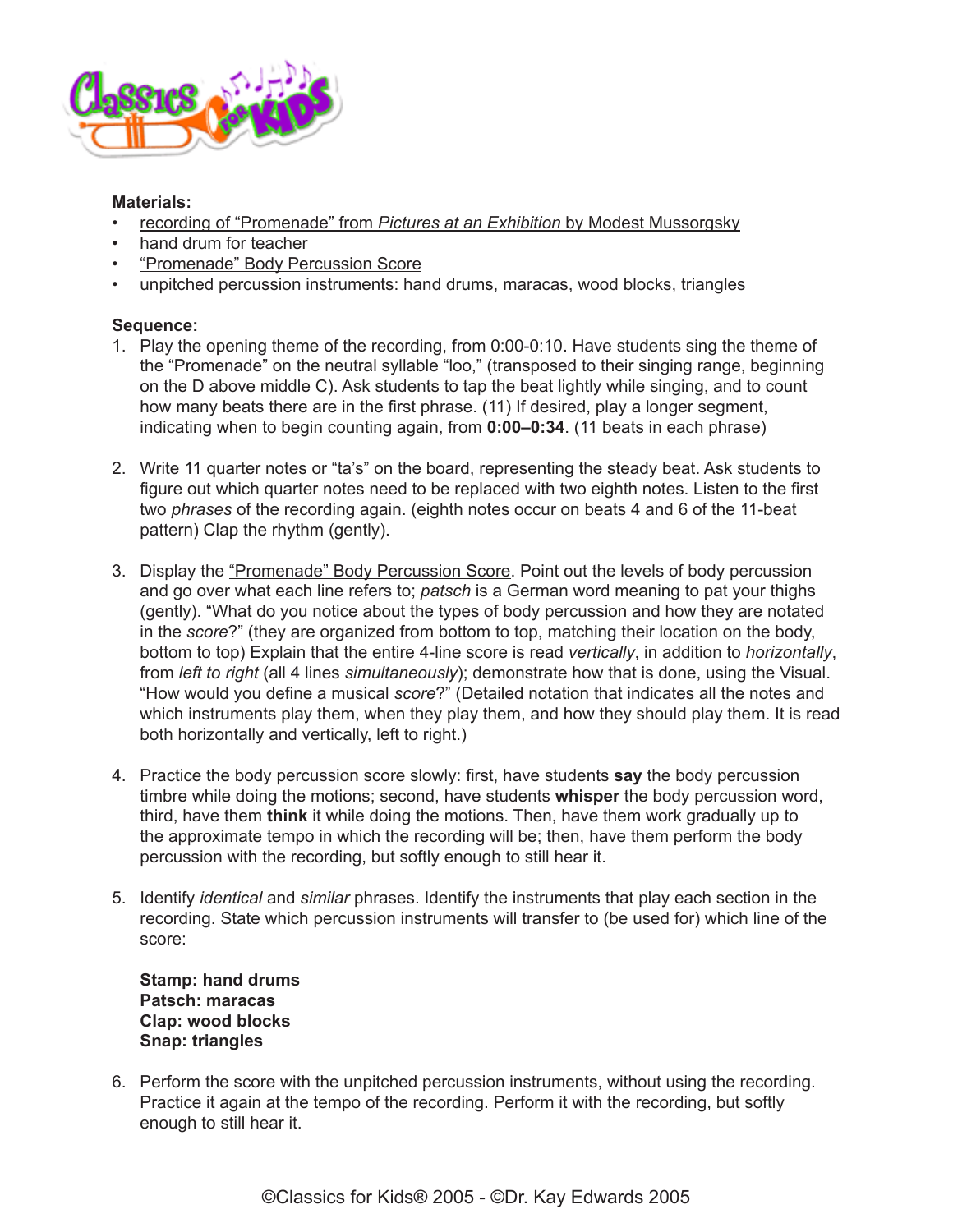

7. Listen, without playing, to the entire movement, asking students to determine whether or not the music of the opening returns any time during the movement. (It does, at the end, but is slightly different.) Guide students in figuring out the overall form of the movement or work.

## **Teacher's Guide to the Form of "Promenade" with Recording Times** "A" Section Trumpet Solo/Brass **0:00–0:34** "B" Section

Orchestra (strings) **0:35–1:34** return of "A" Section **1:34–end**

## **Closure/Questions:**

- 1. "What is a musical *score*? How is it read by musicians and the conductor?" (A score indicates all the notes and which instruments play them, when, and how. It is read both horizontally and vertically, left to right, all lines simultaneously.) Explain that, just how our score was organized from lowest to highest sound, so is a conductor's score.
- 2. "What was the overall form of this piece?" (ABA) "What was unusual about the way the beats were grouped in the theme?" (it had 11 beats)
- 3. Review vocabulary and meanings from the lesson. Add words to Word Wall.

## **Assessment/Evaluation:**

## **Assessment #1:**

[Name of Student] can play unpitched percussion instruments with proper technique and rhythm while reading the notated score:

- (4)…all of the time (no errors)
- (3)…most of the time (1-2 errors)
- (2)…some of the time (3-4 errors)
- (1)…not yet (5 or more errors, unable to determine independently)

## **Assessment #2:**

[Name of Student] participates in class analysis and discussion:

| $(1-2)$                               | (3) | (4)             |
|---------------------------------------|-----|-----------------|
| Not Yet Consistently Most of the Time |     | All of the time |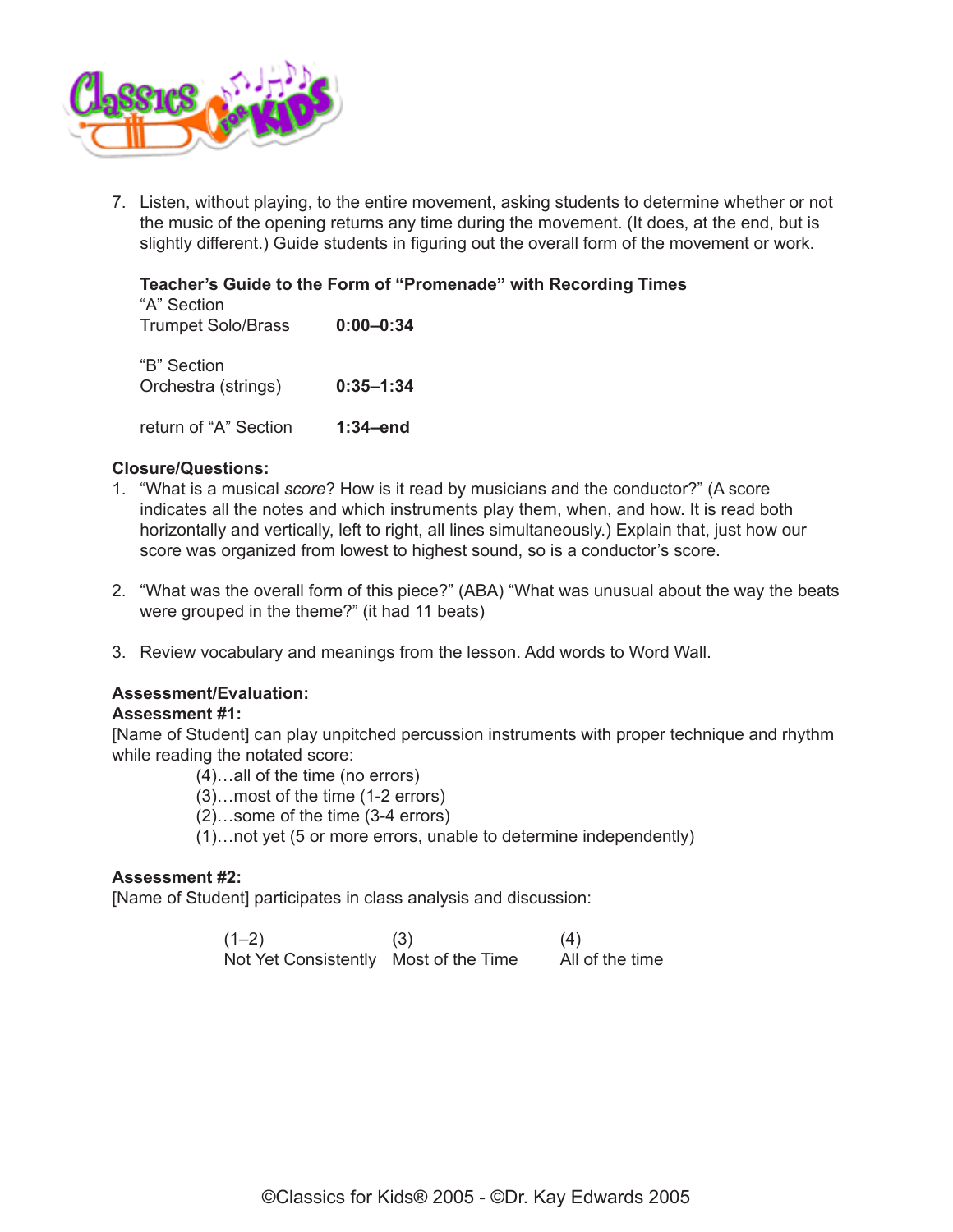

#### **Extensions and Follow-up Lesson:**

- 1. Have students compose rhythm phrases with an odd number of beats (or compose two together as a class). Make each phrase into a body percussion score by selecting which types of body percussion should play which beats; notate, arrange, and orchestrate the phrase by selecting instrumentation. Play the score. Discuss possible changes and revise as needed. Play again. Make a recording of the class' performance; evaluate it together.
- 2. Listen to a version of this piece played only on piano (available on iTunes or youtube. Share with the class that this was the original version written by Mussourgsky. Later, Maurice Ravel arranged it for orchestra. The orchestral version is perhaps performed more often than the solo piano version.

## **3. Combine Beat and Rhythm:**

**(Lesson A)** Do a Dalcroze Eurhythmics game with this piece: Have students walk to the steady beat; have students stand in place and clap the rhythm of the piece. Next, have students walk to the steady beat while clapping the rhythm at the same time. For even more of a challenge, switch: Have students stand in place and clap the steady beat; have students walk to the rhythm of the piece: ("step, step, step, tip-toe, step, tip-toe, step, step, step, step, step"). Once this is mastered, have them clap to the steady beat while walking to the rhythm simultaneously. Very advanced: Upon your verbal signal to "Switch!" have them switch whether the steady beat is in their feet or in their hand claps, or back again.

**(Lesson B)** Have all students stand facing a partner and let them decide who will be Person A and who will be Person B. Partners face one another and put their palms near one another's. Have all the As tap the beat with their right hand, onto their partner's left (receiving) hand; while the beat continues, have all the Bs tap the rhythm with their right hand, onto their partner's left (receiving) hand. Students thus sense the underlying steady beat and the rhythm built upon it. Next, students could switch roles.

- 4. Listen to other movements from *Pictures at an Exhibition*, noting how the "Promenade" theme returns between them; or, listen to the movement entitled "[Gnomes](http://www.classicsforkids.com/music/hearthemusic.php?id=15)" on the *[Classics](https://secure2.convio.net/cpr/site/Ecommerce/390168608?VIEW_PRODUCT=true&product_id=1080&store_id=1101)  [for Kids](https://secure2.convio.net/cpr/site/Ecommerce/390168608?VIEW_PRODUCT=true&product_id=1080&store_id=1101)* **CD** or [website](http://www.classicsforkids.com).
- 5. Watch [a video of the 70s rock group](http://www.youtube.com/watch?v=y7WeP-Aa5EI) **Emerson, Lake & Palmer** performing *Pictures at an Exhibition* [in concert](http://www.youtube.com/watch?v=y7WeP-Aa5EI) (1971), "Promenade" runs from **0:00–2:52** (and recurs throughout the entire work)
- 6. Listen to other pieces featuring trumpet or the brass family of instruments.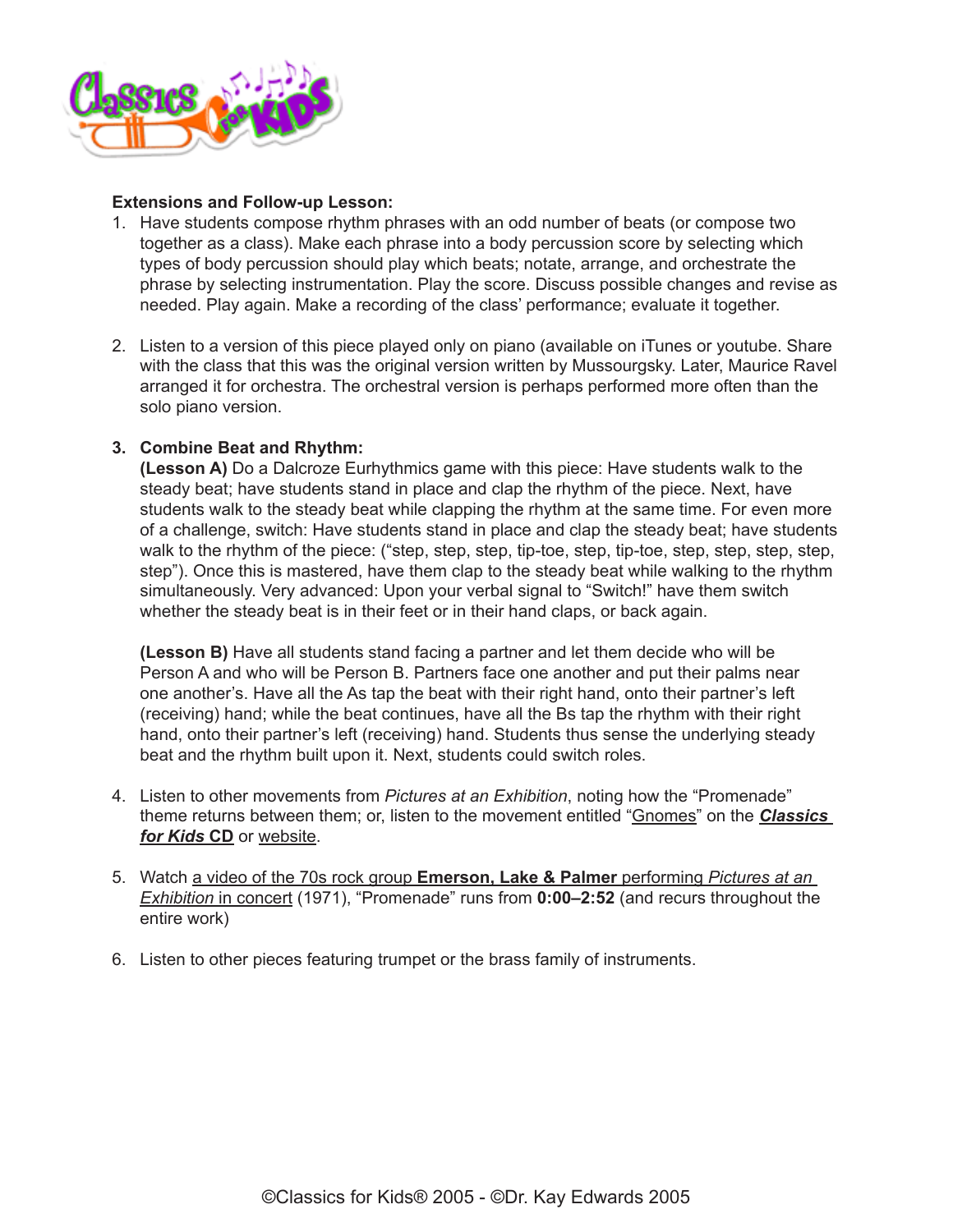

**TIMBRE, RHYTHM, PITCH MOVING, LISTENING grades 3-5**

## **Lesson Plan #3: History and Musical Machines**

#### **Standards**

## **National Core Music Standard – Artistic Process #1: Creating**

Anchor Standard – Imagine Anchor Standard - Plan and Make Objectives:

- MU:Cr1.1.3b Generate musical ideas (such as rhythms and melodies) within a given tonality and/or meter.
- MU:Cr1.1.4b Generate musical ideas (such as rhythms, melodies, and simple accompaniment patterns) within related tonalities (such as major and minor) and meters.
- MU:Cr1.1.5b Generate musical ideas (such as rhythms, melodies, and accompaniment patterns) within specific related tonalities, meters, and simple chord changes.
- MU:Cr2.1.3a Demonstrate selected musical ideas for a simple improvisation or composition to express intent, and describe connection to a specific purpose and context.
- MU:Cr2.1.4a Demonstrate selected and organized musical ideas for an improvisation, arrangement, or composition to express intent, and explain connection to purpose and context
- MU:Cr2.1.5a Demonstrate selected and developed musical ideas for improvisations, arrangements, or compositions to express intent, and explain connection to purpose and context.

Anchor Standard - Evaluate and Refine Anchor Standard - Present

Objectives:

- MU:Cr3.2.3a Present the final version of personal created music to others, and describe connection to expressive intent.
- MU:Cr3.2.4a Present the final version of personal created music to others, and explain connection to expressive intent.
- MU:Cr3.2.5a Present the final version of personal created music to others that demonstrates craftsmanship, and explain connection to expressive intent.

## **National Core Music Standard – Artistic Process #2: Performing**

Anchor Standard – Select Anchor Standard – Analyze Objectives:

- MU:Pr4.2.3c Describe how context (such as personal and social) can inform a performance.
- MU:Pr4.2.4c Explain how context (such as social and cultural) informs a performance.
- MU:Pr4.2.5c Explain how context (such as social, cultural, and historical) informs performances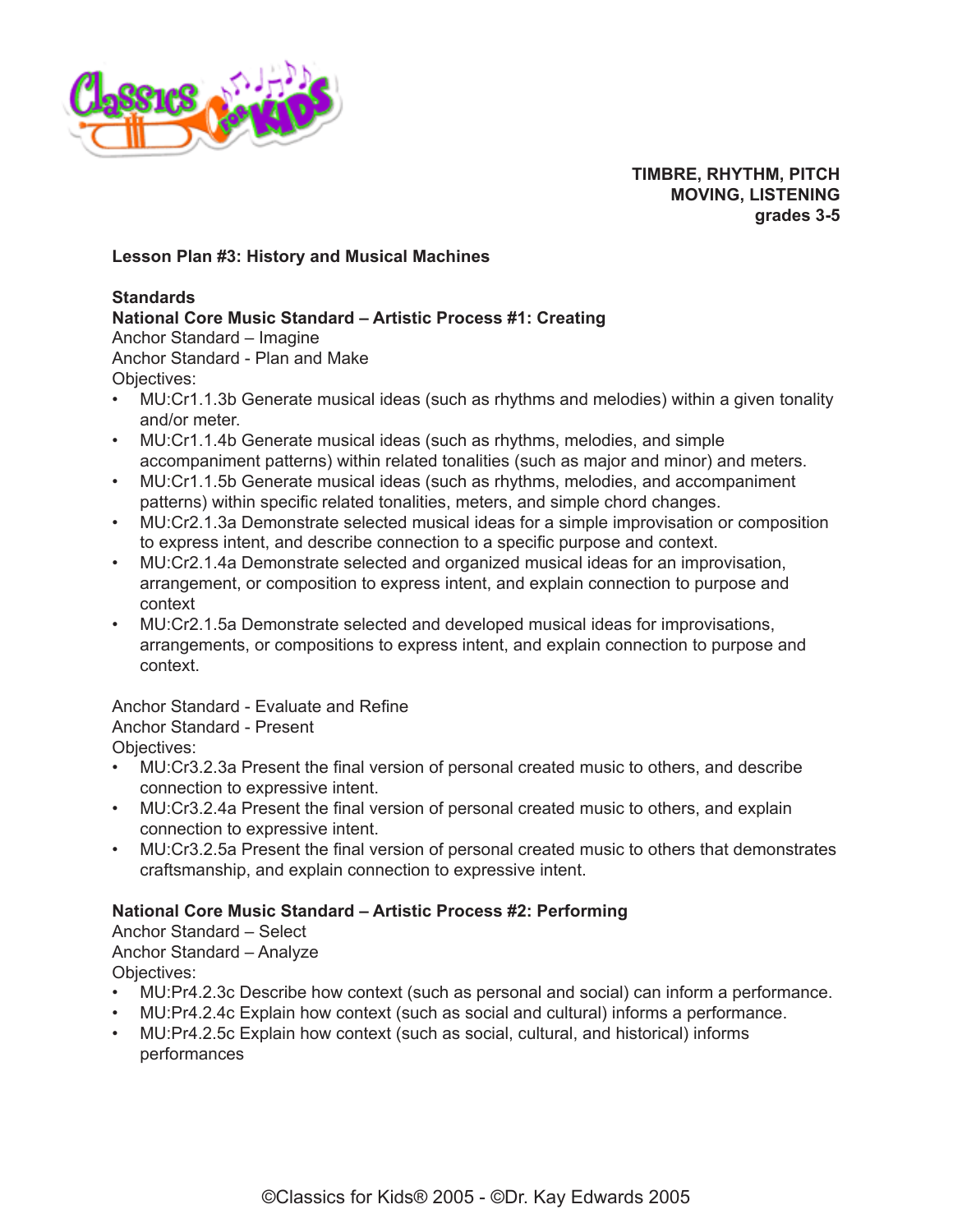

Anchor Standard – Interpret Objectives:

- MU:Pr4.3.3a Demonstrate and describe how intent is conveyed through expressive qualities (such as dynamics and tempo).
- MU:Pr4.3.4a Demonstrate and explain how intent is conveyed through interpretive decisions and expressive qualities (such as dynamics, tempo, and timbre).
- MU:Pr4.3.5a Demonstrate and explain how intent is conveyed through interpretive decisions and expressive qualities (such as dynamics, tempo, timbre, and articulation/style).

Anchor Standard - Rehearse, Evaluate, and Refine Objectives:

- MU:Pr5.1.3a Apply teacher provided and collaboratively developed criteria and feedback to evaluate accuracy of ensemble performances
- MU:Pr5.1.4a Apply teacher-provided and collaboratively developed criteria and feedback to evaluate accuracy and expressiveness of ensemble and personal performances.
- MU:Pr5.1.5a Apply teacher-provided and established criteria and feedback to evaluate the accuracy and expressiveness of ensemble and personal performances.

Anchor Standard – Present

## **National Core Music Standard – Artistic Process #3: Responding**

Anchor Standard – Select Anchor Standard – Analyze Anchor Standard – Interpret Anchor Standard – Evaluate

## **National Core Music Standard – Artistic Process #4: Connecting**

Anchor Standard - Connect #10 Objectives:

- MU:Cn10.0.3a Demonstrate how interests, knowledge, and skills relate to personal choices and intent when creating, performing, and responding to music.
- MU:Cn10.0.4a Demonstrate how interests, knowledge, and skills relate to personal choices and intent when creating, performing, and responding to music
- MU:Cn10.0.5a Demonstrate how interests, knowledge, and skills relate to personal choices and intent when creating, performing, and responding to music.

## Anchor Standard - Connect #11

Objectives:

- MU:Cn11.0.3a Demonstrate understanding of relationships between music and the other arts, other disciplines, varied contexts, and daily life
- MU:Cn11.0.4a Demonstrate understanding of relationships between music and the other arts, other disciplines, varied contexts, and daily life
- MU:Cn11.0.5a Demonstrate understanding of relationships between music and the other arts, other disciplines, varied contexts, and daily life.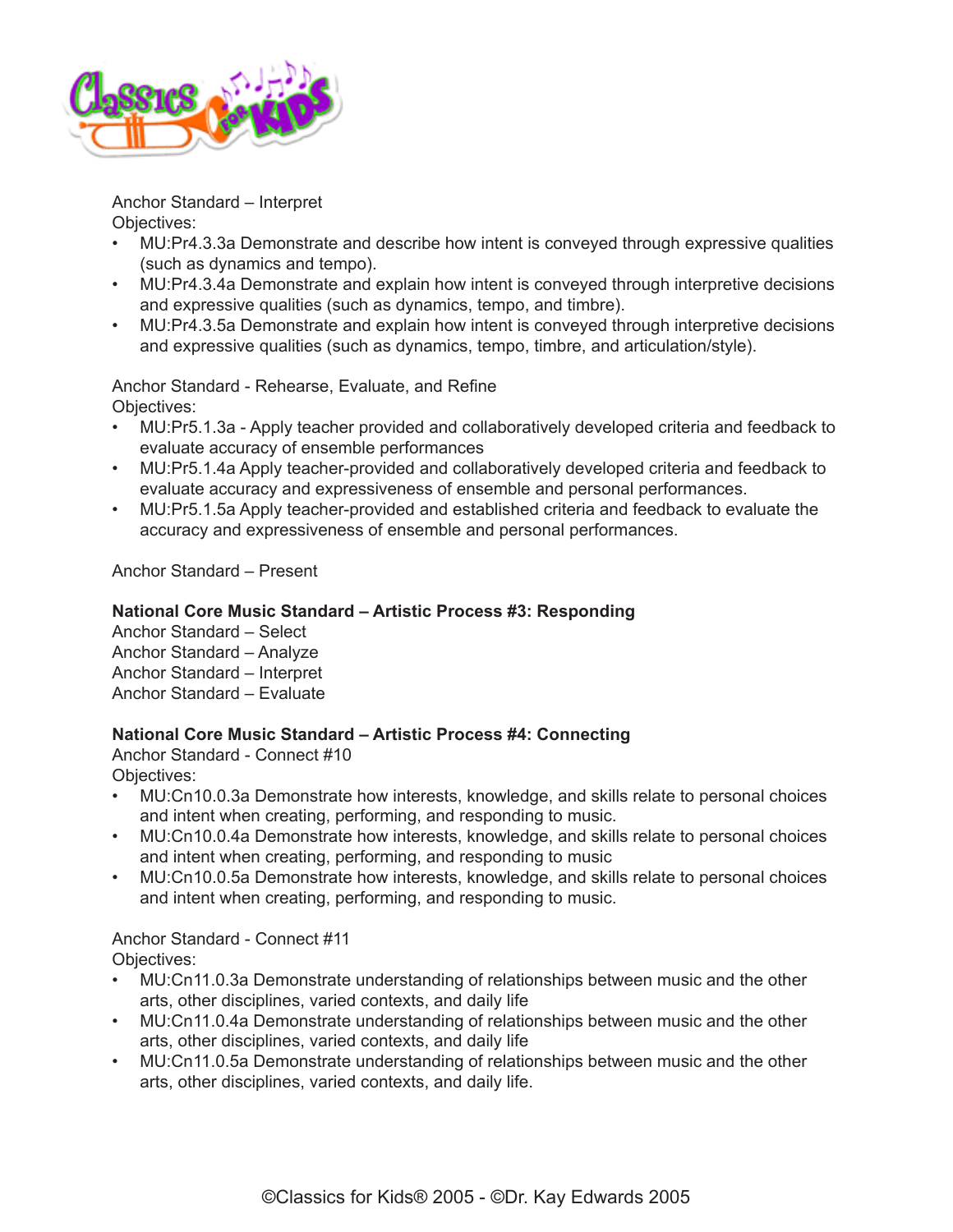

## **Ohio Standards:**

- Historical, Cultural and Social Contexts. (Identify, listen and respond to music of different composers.)
- Creative Expression and Communication. (Improvise and compose simple rhythmic and melodic phrases and ostinati.)
- Connections, Relationships and Applications. (Interpret music through dance and drama; describe how knowledge of music connects to learning in other subject areas; discuss how culture influences music.)

**Multiple Intelligences:** Musical, Bodily-Kinesthetic, Interpersonal

## **Concept:**

Music can portray mechanical objects. A composer's music can reflect inventions being used in society at the time. A composer can use folk songs or a story for a musical composition.

## **Objective/Outcome:**

Students will respond to selections depicting moving objects; students will create their own "movement machine" in small groups and evaluate other small groups; students will know about the life of Kodály and be able to recognize a specific composition by him; students will understand the relationship between folk music, stories, and musical compositions.

#### **Materials:**

- recording of "Viennese Musical Clock" from the Háry János Suite by Zoltán Kodály (available on the [Classics for Kids CD](https://secure2.convio.net/cpr/site/Ecommerce/1029952731?VIEW_PRODUCT=true&product_id=1080&store_id=1101) or the [Classics for Kids website\)](http://classicsforkids.com/music/hearthemusic.php?id=34)
- [biography of Zoltán Kodály](http://www.classicsforkids.com/composers/composer_profile.php?id=41)
- story of *Háry János*\* (scroll down to the end of this lesson)
- recording of "Pacific 231" by Honegger (optional)
- recording of "Short Ride in a Fast Machine" by JohnAdams (optional)
- recording of "The Iron Foundry" or "The Steel Foundry" by Alexander Mosolov (optional)

## **Sequence:**

1. **Reading/Literature and History connection**–Have half of the class read the story of *Háry János* (see below) while the other half of the class reads the [biography of Zoltán Kodály.](http://www.classicsforkids.com/composers/composer_profile.php?id=41) Using the technique of THINK-PAIR-SHARE, pair students from each half of the class and give them time to each share what they have read; each pair of students can then brainstorm answers to the following questions: What part of the story is depicted by the "Viennese Musical Clock" movement of the entire work *Háry János*? How might events in Kodály's life have affected his musical compositions?

2. **Science connection**–A clock is a machine. Ask the class the following questions about machines, making a list of their answers on the board:

(a) What are some ways that machines start working? (wind up, plug in, turn dial on, add piece by piece and last piece sets in motion)

(b) What are some ways that machines stop working? (wind down, unplug, turn dial off, get faster and spin out of control, take apart, etc.)

(c) What are the names for different parts of machines? (gears, levers, dials, pistons, etc.)

(d) What kinds of different sounds could we use to portray a machine? (try to get a variety of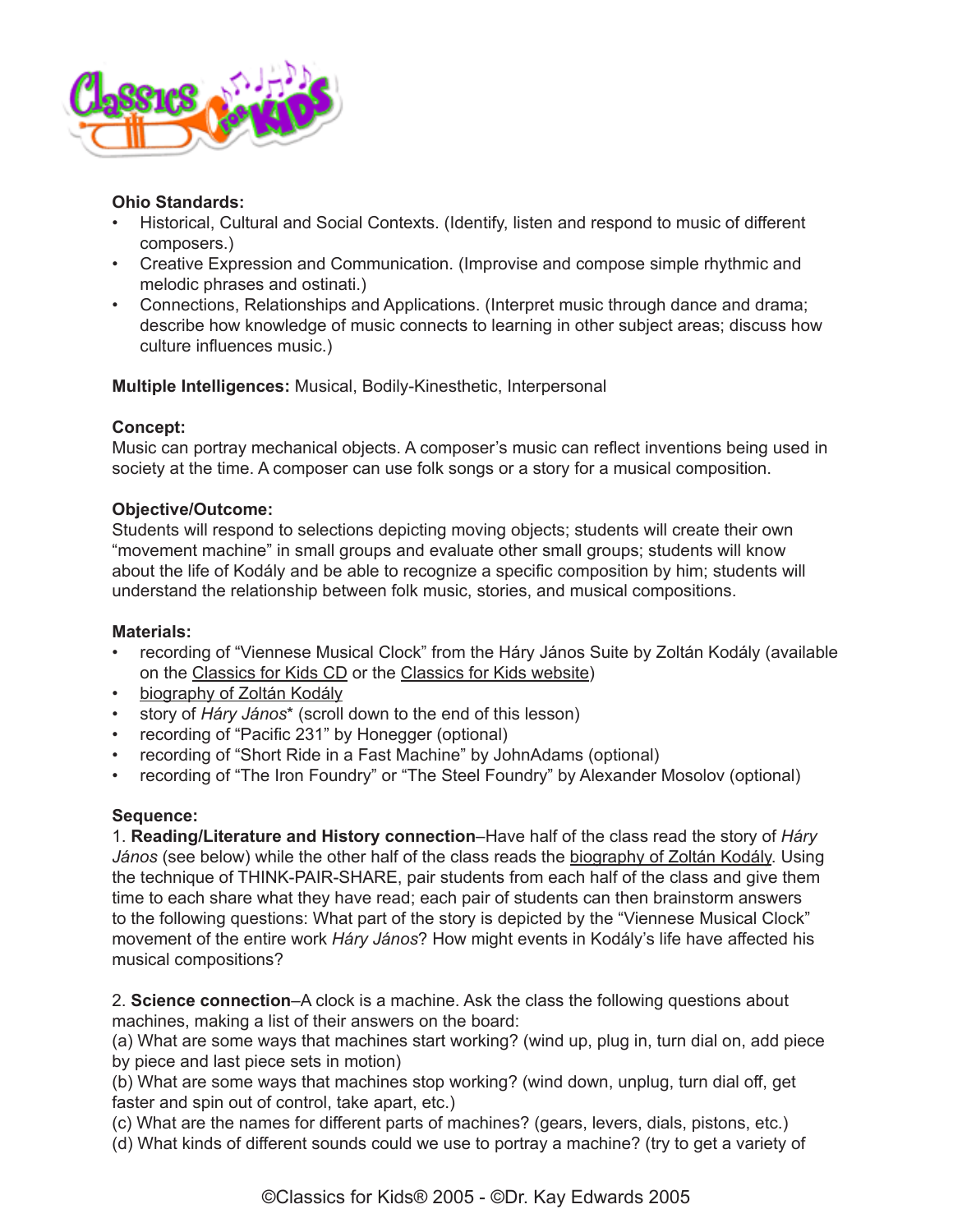

rhythms, pitches, and timbres) If possible, look at the moving parts of a mechanical (wind-up) clock or other small "machines."

3. **Dance/Drama connection**–Allow students to work in small groups of 4 or 5, creating their own Human "Movement-Machine." They will decide as a group what sounds each part of the machine (each person) will make, how their machine will start, and how it will stop. Encourage students to use three levels of motion (low to ground, middle, and standing), and a variety of sounds/movements. They may think of a title for their machine if they wish.

Circulate around the class as groups work. Choose one group (perhaps the first one ready) to be the A Section, another as B, C, D as an extended rondo form. Have each group perform for the class in its order; the class may evaluate each group using criteria determined in advance and written on the board (see examples below under "Assessment").

4. In addition to ["Viennese Musical Clock,"](http://classicsforkids.com/music/hearthemusic.php?id=34) listen to other recordings depicting machines if possible, such as those compositions listed in the **Materials** section of this lesson. You may wish to "choreograph" a piece with some of the "Movement-Machines" or to create a whole-class machine.

## **Closure/Questions:**

What have you learned about today? How does music apply to other subject areas such as literature, history, science, and drama? Tell your neighbor something you learned about the composer Kodály; have your neighbor tell you something you learned about his composition, *Háry János*.

#### **Assessment/Evaluation:**

Check for understanding throughout lesson. Assess student groups on not only musical/ movement skills demonstrated (e.g., a variety of sounds, a variety of movement levels, a beginning and ending, creativity and interest) but also social skills such as group cooperation (sharing everyone's ideas, including everyone in the group, time management, working together effectively). You may wish to have each group self-assess on these skills also.

#### **Extensions:**

1. What are some other life-stories of composers that you know and how was their music affected? (one example might be Beethoven going deaf; his music contains many contrasts of loud and soft) Sometimes might a composer's music be an escape from negative things going on in his/her life? (yes)

2. Can you think of any examples of pop/rock music that use a famous melody?

3. Listen to another clock-related piece such as Haydn's "Clock" Symphony No. 101 or The Syncopated Clock by Leroy Anderson.

**(Folk music and story connection)**–Listen to examples of folk music in compositions by composers such as Tchaikovsky's *1812 Overture*, Beethoven's *Wellington's Victory*, or pieces by Brahms or Bartok. Listen to examples of stories set to music such as *Peter and the Wolf* by **Prokofiev**